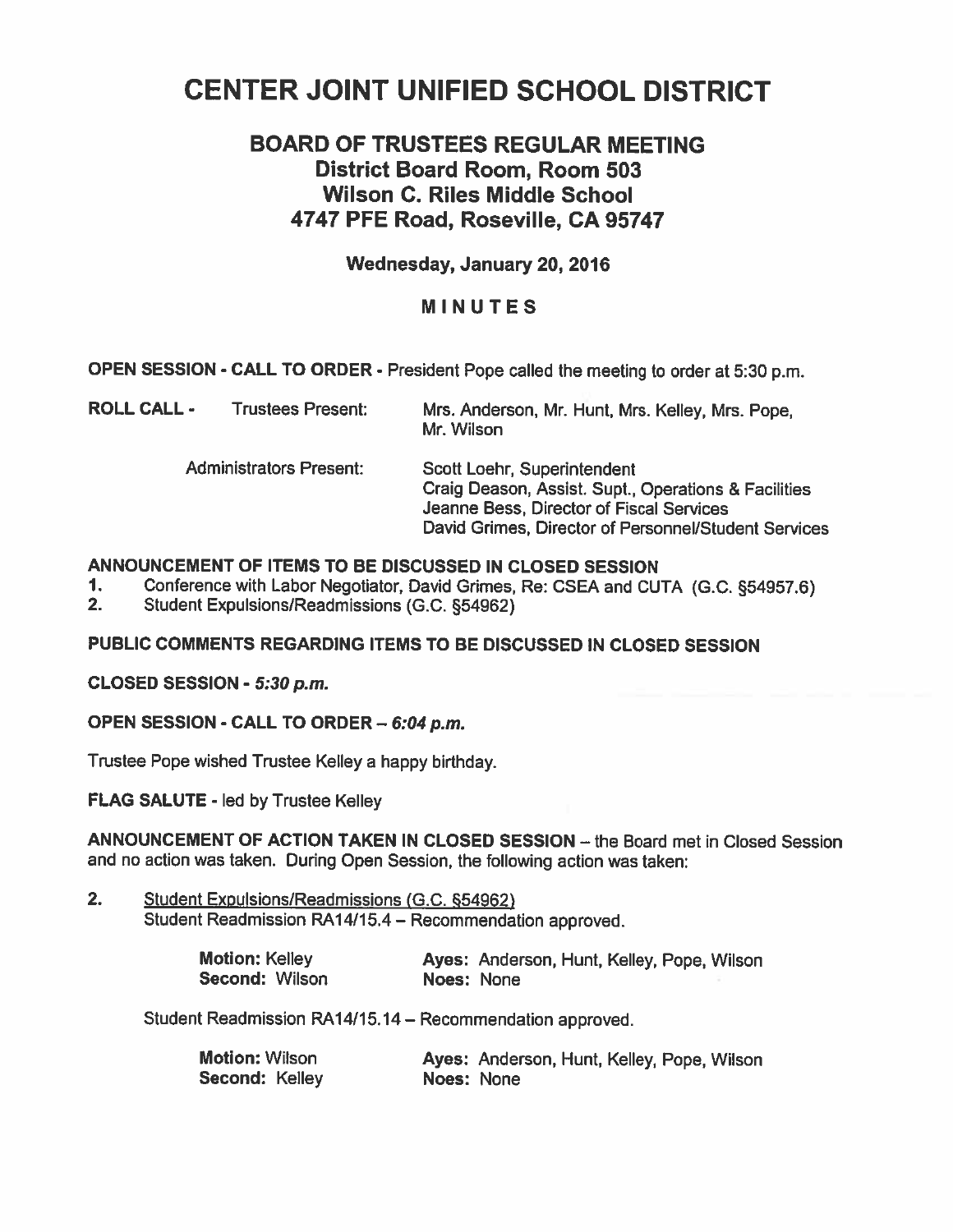1/20/16 Regular Meeting Page 2

ADOPTION OF AGENDA - There was a motion to approve the adoption of the agenda as amended: pull Consent Agenda Item #17 for separate consideration.

> Motion: Anderson Vote: General Consent Second: Hunt

# STUDENT BOARD REPRESENTATIVE REPORTS

1. Center High School - Paige Brannam

- Center High School had their first Blood Drive of the semester. There were 118 people that came out and registered; they collected 81 pints of blood. Forty-six of the people were new. - they have picked their Bogus Ball theme of music artists, which will be held on February 12. The

Seniors picked Beyonce, the Juniors picked Michael Jackson, the Sophmores picked Lady Gaga, and the Freshmen picked Miley Cyrus.

2. McClellan High School - there was no student available to report.

**3.** Global Youth Charter School - there was no student available to report.

#### ORGANIZATION REPORTS

1. CUTA - Heather Woods, President, thanked Mr. Loehr for coming to their CUTA Rep. Council meeting today. They talked about LCAP and LCFF funding. She noted that it is very helpful the way our district does things because it makes people feel included. The teachers that did come today really appreciated his time and that the district does take their concerns into account. She then reported on what is happening at the sites: Friday Spinelli will have a fundraiser at Panda Express, from 4-8pm. North Country is going to have a Spaghetti Feed on January 28th, 5-7pm; Oak Hill has a Spelling Bee contestant going on to the county level; and Mrs. Woods noted that they are now starting to think about next year and hopefully there are a lot of good things to talk about.

**2.** CSEA - Marie Huggins, President, noted that she had nothing to report.

# REPORTSIPRESENTATIONS

**I.** Williams Uniform Complaint Quarterly Reporting - David Grimes, Director of Personnel & Student Services, reported that there was nothing to report.

**2.** Bond Oversight Committee Annual Report - Craig Deason, Assistant Superintendent of Operations & Facilities, noted that his bond member was not available to report this evening, but that during the 2015 reporting period the district sold no bonds and have had no expenditures, therefore the committee has no activities to report.

# COMMENTS FROM THE AUDIENCE REGARDING ITEMS NOT ON THE AGENDA - none

# BOARDISUPERINTENDENT REPORTS

#### Mrs. Kelley

- wished everyone a Happy New Year.

#### Mrs. Anderson

- noted that she may not be here at the next meeting; she will be having back surgery earlier in the month. She hopes to get back to visiting the school sites soon.

#### Mr. Wilson

- wished everyone a Happy New Year.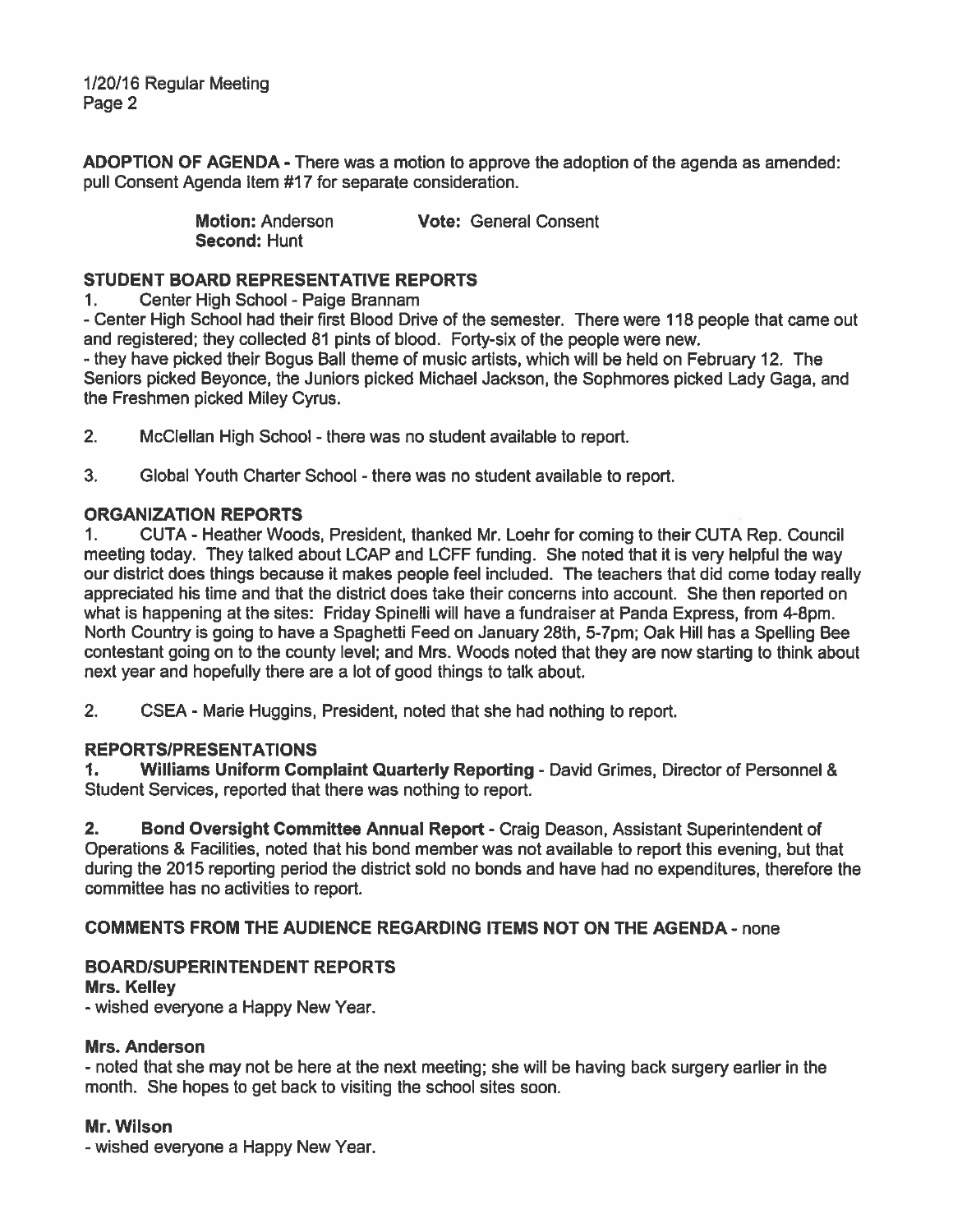# BOARDISUPERINTENDENT REPORTS (continued)

# Mr. Hunt

- wanted Riles Middle School to know that our hearts, minds and prayers go out to the family of the injured student, and if they need anything to please contact the district and let us know what we can do for them. Mrs. Woods noted that a Go Fund Me account has been set up.

# **Mrs. Pope**

- noted that in 2016 there have been a lot of things happening. There was an accident in front of the District Office. She thanked Mr. Loehr and Mr. Jordan for assisting with this.

- thanked everyone for their Single Plan for Student Achievement reports. She also thanked Mrs. Hunt for last year's copies to compare with.

- noted that the rumor is that the Single Plan for Student Achievement, as well as the Accountability Report, will be combined into a summary report for LCAP.

# **Mr. Loehr**

- noted that a tot of information (or misinformation) was out there last night. We know that the student is stable and doing as well as expected. Mrs. Frisch sent to the family our acknowledgement of anything we can do to support and help them out.

- acknowledged Heather for inviting him to the CUTA Rep. Council meeting to discuss the LCAP.

- noted that he is thrilled about new partnerships and opportunities that are opening up for our schools.

# CONSENT AGENDA

- 1. Approved Adoption of Minutes from December 16, 2015 Regular Meeting<br>2. Approved Certificated Personnel Transactions
- 2. Approved Certificated Personnel Transactions<br>3. Approved Classified Personnel Transactions
- 3. Approved Classified Personnel Transactions<br>4. Approved CUTA Tentative Agreement
- 4. Approved CUTA Tentative Agreement<br>5. Approved Corrected Center Adult Scho
- 5. Approved Corrected Center Adult School Salary Schedule<br>6. Ratified 2015/2016 Individual Services Agreements:
- Ratified 2015/2016 Individual Services Agreements:<br>2015/16-185, 231 East

201 511 6-1 86, 188, 191-227 American River Speech 2015/16-229<br>
2015/16-189, 233-236<br>
2015/16-189, 233-236<br>
2015/16-189, 233-236 2015/16-189, 233-236 2015/16-190 CTEC 2015/16-228, 230 Capitol Autism<br>2015/16-232 Placer Learning

Easter Seal Society of CA Placer Learning Center

- 7. **Ratified 2014/15 School Accountability Report Cards**<br>8. **Approved Freshman Math Placement Flowchart**
- 8. Approved Freshman Math Placement Flowchart<br>9. Approved 2016/2017 AVID Agreement
- **9. Approved 2016/2017 AVID Agreement 10. Approved Agreement for PCOE Consult**
- 10. Approved Agreement for PCOE Consulting Services<br>11. Approved Professional Services Agreement: Gary H
- 11. Approved Professional Services Agreement: Gary Henderson, MFT<br>12. Approved Single Plan for Student Achievement for the 2015-16 Scho
- 12. Approved Single Plan for Student Achievement for the 2015-16 School Year North Country 13. Approved Single Plan for Student Achievement for the 2015-16 School Year Dudley
- 13. Approved Single Plan for Student Achievement for the 2015-16 School Year Dudley
- 14. Approved Single Plan for Student Achievement for the 2015-16 School Year Oak Hill<br>15. Approved Single Plan for Student Achievement for the 2015-16 School Year Global
- 15. Approved Single Plan for Student Achievement for the 2015-16 School Year Global
- 16. Approved Amendment #1 to CCTR-5183, Local Agreement for Child Development Services<br>17. This item was pulled for separate consideration
- 17. This *item was pulled for separate consideration.*<br>18. Approved Pavroll Orders: July December 2015
- 18. Approved Payroll Orders: July December 2015<br>19. Approved Supplemental Agenda (Vendor Warrar
- Approved Supplemental Agenda (Vendor Warrants): December 2015

Second: Kelley

Motion: Wilson **Vote:** General Consent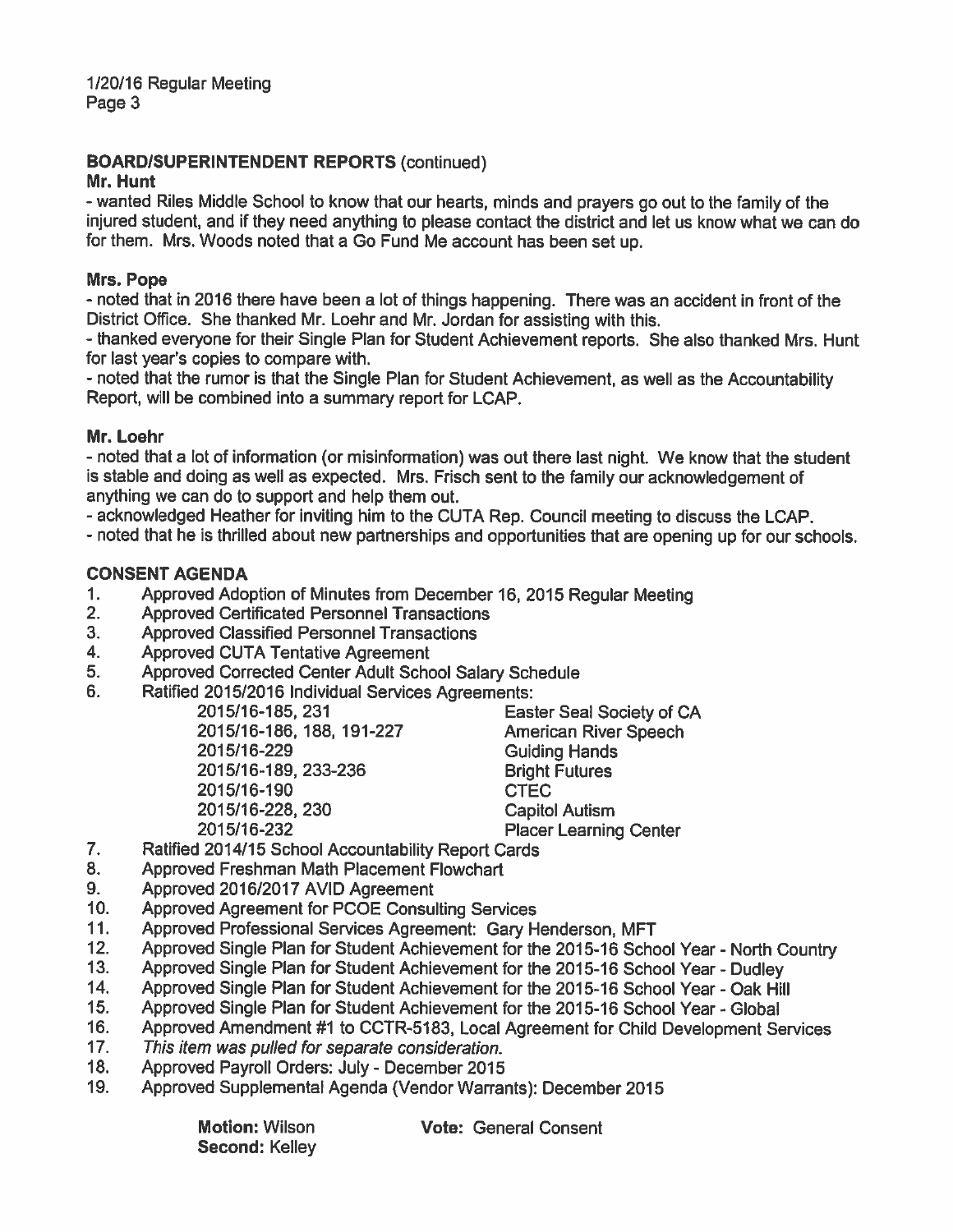# **CONSENT AGENDA ITEMS PULLED FOR SEPARATE CONSIDERATION**

**17.** Approved Safe School and Emergency Preparedness Plan - Oak Hill Trustee Wilson noted that under "8omb threat" there were contradictory statements in the form. Mr. Loehr noted that the Safety Committee will review this.

| Motion: Wilson | <b>Vote: General Consent</b> |
|----------------|------------------------------|
| Second: Kelley |                              |

Mr. Loehr noted that on Consent Agenda Item **#2,** the high school went through a vigorous process of hiring a new Vice Principal. It is Charles Chauvin and he is preparing to move up this way. Trustee Pope noted that her daughter served on the panel and really enjoyed the opportunity. Mr. Jordan noted that she did a great job. Mrs. Woods noted that they were very proud of the students.

#### **INFORMATION ITEMS**

- 1. Assembly: "Nightmare on Puberty Street" Riles MS<br>2. Workshop: "Google in Education" 50 staff members
- **2.** Workshop: "Google in Education" 50 staff members from CJUSD

# **BUSINESS ITEMS**

#### **A. APPROVED** - **Second Readincl: Board PolicieslRenulationslExhibits**

Replace BP'AR 3270 - Sale and Disposal of Books, Equipment and Supplies Replace **AR** 33 1 1 - Bids Replace **AR** 35 12 - Equipment Replace **AR** 41 12.23 - Special Education Staff Replace **AR** 41 19.1 1N2 **19. i 1!43** 19.1 1 - Sexual Harassment Replace BP/AR 4154/4254/4354 - Health and Welfare Benefits Replace **AR** 5 1 12.2 - Exclusions from Attendance Replace BP/AR 5141.31 - Immunizations Replace BP 6190 - Evaluation of the Instructional Program Add E 5125.3 - Challenging Student Records Minor Revisions: BP 0200 - Goals for the School District **AR** 0460 - Local Control and Accountability Plan BP 0500 - Accountability BP 3 100 - Budget **AR** 3 100 - Budget AR 4161.11/4261.11/4361.11 - Industrial Accident/Illness Leave **AR** 6145.2 - Athletic Compelition BP 6 15 1 - **Class** Size **AR** 6 158 - Independent **Study**  BP 6170.1 - Transitional Kindergarten

| Motion: Kelley | Ayes: Anderson, Hunt, Kelley, Pope |
|----------------|------------------------------------|
| Second: Hunt   | Noes: Wilson                       |

#### **ADVANCE PLANNING**

- **a. Future Meeting Dates:** 
	- **i.** Regular Meeting: Wednesday, February 17, 2016 @ 6:00 p.m. District Board Room -**Room 503, located at Riles Middle School, 4747 PFE Road, Roseville, CA 95747**
- **6. Suggested Agenda Items: Trustee Kelley is interested in an update on the structure of which we serve our students through the Counseling Department at CHS (overview of the department, timelines with months that students are being seen, standards that counselors are following)**